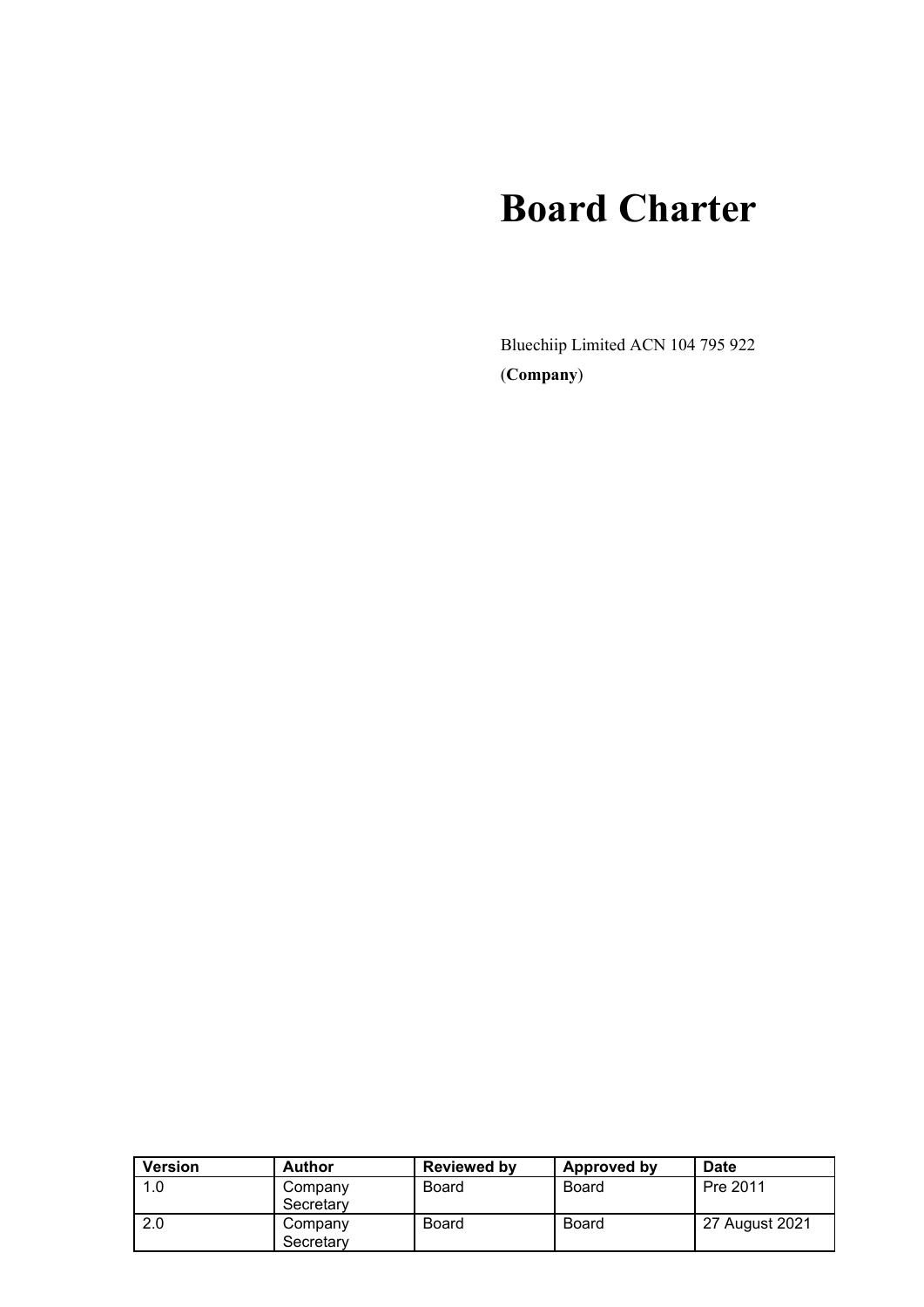## **1 Introduction**

- 1.1 Bluechiip Limited (the **Company**) is a listed public company.
- 1.2 The Board of directors of the Company (**Board**) is responsible for the corporate governance of the Company.
- 1.3 The purpose of this charter is to:
	- (a) promote high standards of corporate governance;
	- (b) clarify the role and responsibilities of the Board; and
	- (c) enable the Board to provide strategic guidance for the Company and effective management oversight.
- 1.4 This charter is supported by the code of conduct for directors, the charters for the Nomination and Remuneration Committee and Audit and Risk Committee, Securities Trading Policy, Securityholder Communication Policy, Diversity Policy, and the Continuous Disclosure Policy.

# **2 Board size, composition and independence**

- 2.1 There must be a minimum of 3 directors and may only be a maximum of 10 directors.
- 2.2 The Board should ideally comprise:
	- (a) a majority of independent non-executive directors;
	- (b) directors with an appropriate range of skills, experience and expertise;
	- (c) directors who can understand and competently deal with current and emerging business issues; and
	- (d) directors who can effectively review and challenge the performance of management and exercise independent judgment.
- 2.3 An independent non-executive director is one who:
	- (a) is independent of management of the Company;
	- (b) is free of any business or other relationship that could materially interfere with, or could reasonably be perceived to materially interfere with, the independent exercise of their unfettered and independent judgment; and
	- (c) otherwise meets the criteria for independence set out in the Corporate Governance Principles and Recommendations (4th Edition) published by the ASX Corporate Governance Council.
- 2.4 The Board has formulated various criteria to determine the independence of directors.
- 2.5 The Board should regularly assess whether each non-executive director is independent and each non-executive director should provide to the Board all information relevant to his or her assessment.
- 2.6 If a director's independent status changes, this should be disclosed and explained to the market promptly and without delay.
- 2.7 While the Company will aim to have a majority of independent non-executive directors, this may not always be practicable given the size of the Board and the circumstances of the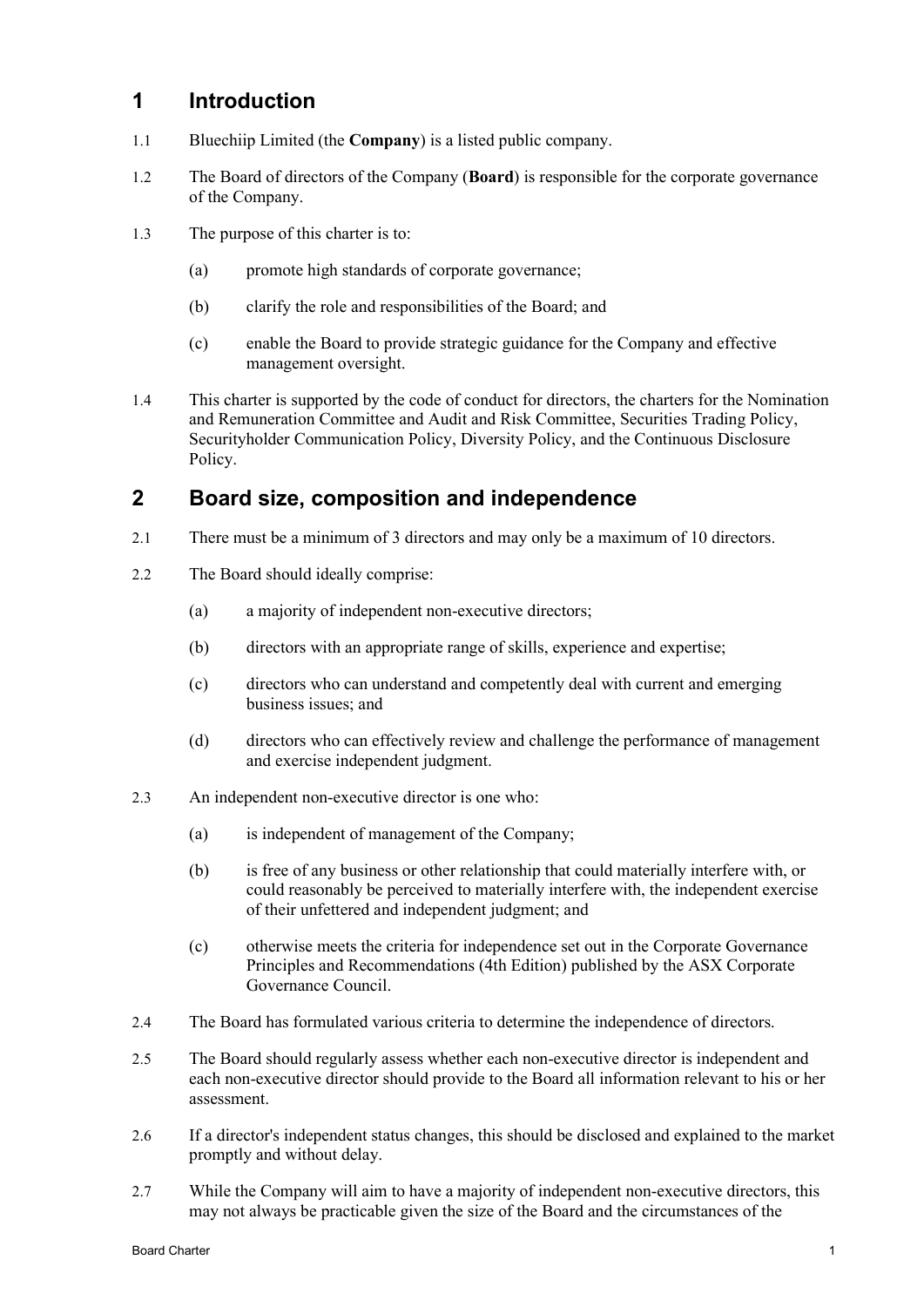Company, including the nature of the Company's business. Accordingly, the directors have absolute discretion to determine the appropriate composition of the Board from time to time.

- 2.8 The Nomination and Remuneration Committee is responsible for recommending candidates for appointment to the Board.
- 2.9 Each director is appointed by a formal letter of appointment setting out the key terms and conditions of their appointment to ensure that each director clearly understands the Company's expectations of him or her.

## **3 The Board's role and responsibilities**

- 3.1 The Board acts in the best interests of the Company as a whole and is accountable to shareholders for the overall direction, management and corporate governance of the Company.
- 3.2 The role of the Board is to provide leadership and strategic direction for the Company and to oversee and monitor the Company's businesses and affairs. Directors are accountable to the shareholders for the Company's performance. The Board's overriding objective is to increase shareholder value within an appropriate framework that protects the rights and enhances the interests of all shareholders, whilst ensuring that the Company is properly managed. Directors must fulfil their fiduciary obligations to shareholders but will also take into consideration the interests of other stakeholders in the Company, including employees, customers, creditors and others with a legitimate interest in the Company's affairs.
- 3.3 The Board is responsible for:
	- (a) demonstrating leadership, defining the Company's purpose and setting the strategic objectives of the Company;
	- (b) approving strategies and plans by management for the implementation of the strategic objectives set by the Board;
	- (c) approving the Company's values and policies that underpin the desired culture within the Company;
	- (d) reporting to shareholders on the Company's strategic direction and performance including constructive engagement in the development, execution and modification of the Company's strategies;
	- (e) approving key management recommendations (such as major capital expenditure, acquisitions, divestments, restructuring and funding);
	- (f) monitoring executive management and business performance in the implementation and achievement of strategic and business objectives, including challenging management on the outcomes and holding them to account when required;
	- (g) ensuring that management are instilling the Company's values & policies to achieve the desired culture within the Company.
	- (h) ensuring that the Company has in place an appropriate risk management framework (for both financial and non-financial risks) and setting the risk appetite within which the Board expects management to operate;
	- (i) satisfying itself that an appropriate framework exists for relevant information to be reported by management to the board, including the Company's compliance with material legal and regulatory requirements and any conduct that is inconsistent with the Company's values or policies that underpin conduct;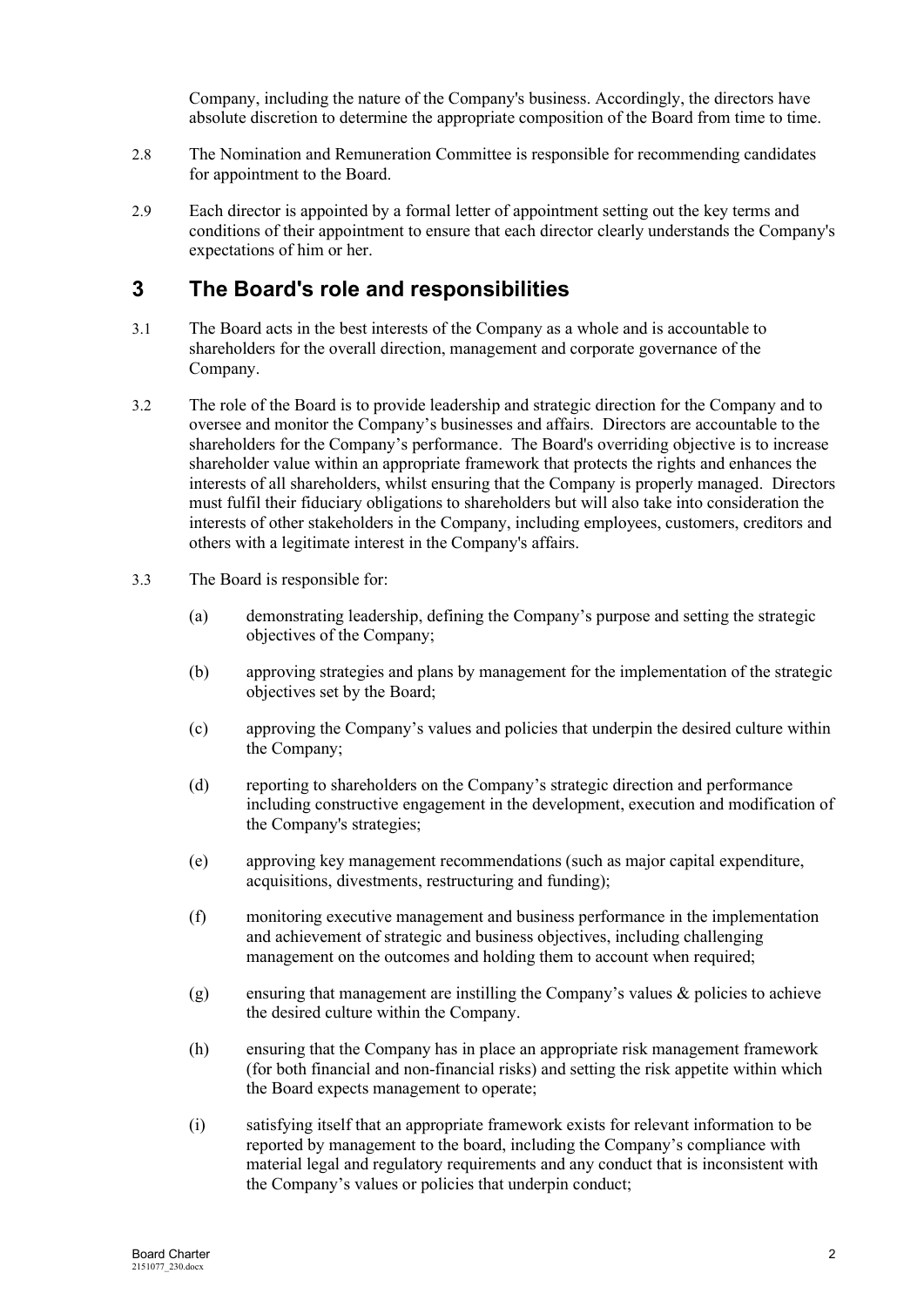- (j) overseeing the management of occupational health and safety and environmental performance;
- (k) meeting statutory and regulatory requirements and overseeing the way in which business risks and the assets of the Company are managed;
- (l) approving the Company's remuneration framework, major HR policies and overseeing the development strategies for senior executives;
- (m) ensuring that the Company's remuneration policies are aligned with the Company's purpose, values, strategic objectives and risk appetite;
- (n) monitoring financial results on an on-going basis;
- (o) appointing the Chair and, if applicable, the deputy chair;
- (p) appointing and replacing the Chief Executive Offer (CEO), Chief Financial Officer (CFO) and Company Secretary (CS), and ratifying the appointment and removal of executives reporting directly to the Chief Executive Officer (senior executives);
- (q) Overseeing the integrity of the Company's accounting and corporate reporting systems, including the external audit;
- (r) approving financial plans, operating budgets and major capital expenditure;
- (s) overseeing the Company's process for making timely and balanced disclosure of all material information concerning the entity that a reasonable person would expect to have material effect on the price or value of the entity's securities;
- (t) ensuring that measures are taken for achieving diversity within the organisation; and
- (u) monitoring the effectiveness of the entity's governance practices

## **4 Board Committees**

- 4.1 The Board has established the following committees to assist it in carrying out its responsibilities, to share detailed work and to consider certain issues and functions in detail:
	- (a) Audit and Risk Committee; and
	- (b) Nomination and Remuneration Committee.
- 4.2 The charter or terms of reference of each Board committee setting out matters relevant to the composition, responsibilities and administration of the committee must be approved by the Board. Each committee will review its charter from time to time as appropriate.

# **5 Audit and Risk Committee**

- 5.1 The objective of the Audit and Risk Committee is to:
	- (a) help the Board achieve its objective in relation to:
		- (i) financial reporting;
		- (ii) the application of accounting policies;
		- (iii) legal and regulatory compliance; and
		- (iv) internal risk control and management systems;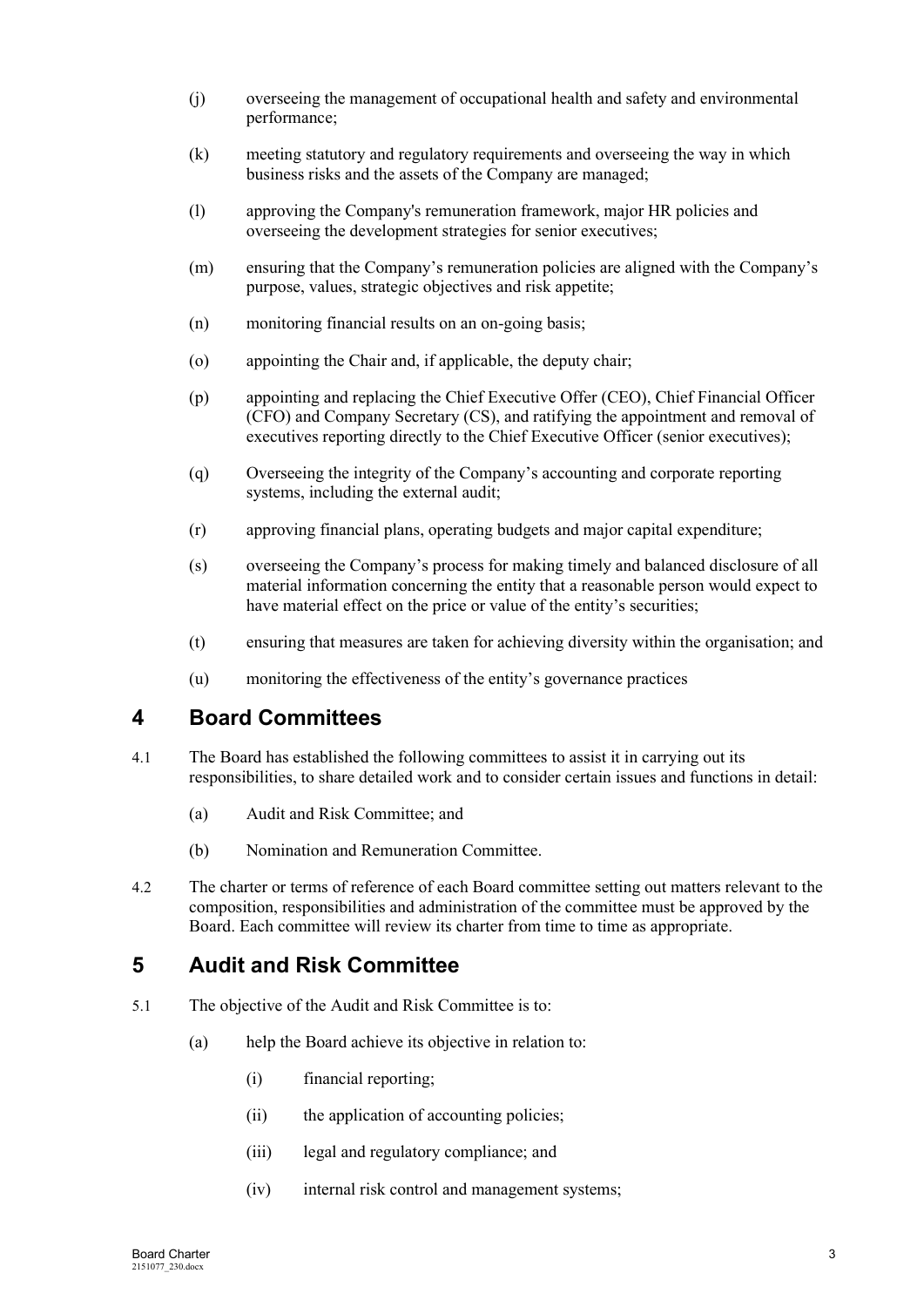- (b) maintain and improve the quality, credibility and objectivity of the financial accountability process;
- (c) promote a culture of compliance;
- (d) ensure effective communication between the Board and compliance representatives of the Company;
- (e) provide a forum for communication between the Board and senior financial and compliance representatives of the Company;
- (f) ensure effective internal and external group audit functions and communication between the Board and the external and any internal auditors; and
- (g) ensure compliance strategies and compliance functions are effective.
- <span id="page-4-0"></span>5.2 The Audit and Risk Committee should comprise:
	- (a) at least 3 directors;
	- (b) all non-executive directors who are financially literate (and at least one of whom is a financial expert); and
	- (c) a majority of independent directors.
- 5.3 While the Company will aim to have an Audit and Risk Committee of at least the size and composition outlined in paragraph [5.2](#page-4-0) above, this may not always be practicable given the size of the Board and the circumstances of the Company, including the nature of the Company's business. Accordingly, the Board has absolute discretion to determine the appropriate size and composition of the Audit and Risk Committee from time to time.
- 5.4 The Audit and Risk Committee will appoint its chairperson. The chairperson should be an independent chairperson and should not be the chairperson of the Board.

## **6 Nomination and Remuneration Committee**

- 6.1 The objective of the Nomination and Remuneration Committee is to help the Board achieve its objective to ensure the Company:
	- (a) has a Board of an effective composition, size and commitment to adequately discharge its responsibilities and duties;
	- (b) has coherent remuneration policies and practices to attract and retain non-executive directors who will create value for shareholders;
	- (c) observes those remuneration policies and practices.
- 6.2 The Nomination and Remuneration Committee should comprise:
	- (a) at least 3 members; and
	- (b) all or a majority of independent directors.
- 6.3 While the Company aims to have a Nomination and Remuneration Committee of at least the size and composition outlined above, this may not always be practicable given the current size of the Board and circumstances of the Company, including the nature of the Company's business. Accordingly, the Board has absolute discretion to determine the appropriate size and composition of the Nomination and Remuneration Committee from time to time.
- 6.4 The Nomination and Remuneration Committee will appoint its chairperson. The chairperson of the Nomination and Remuneration Committee should be an independent director.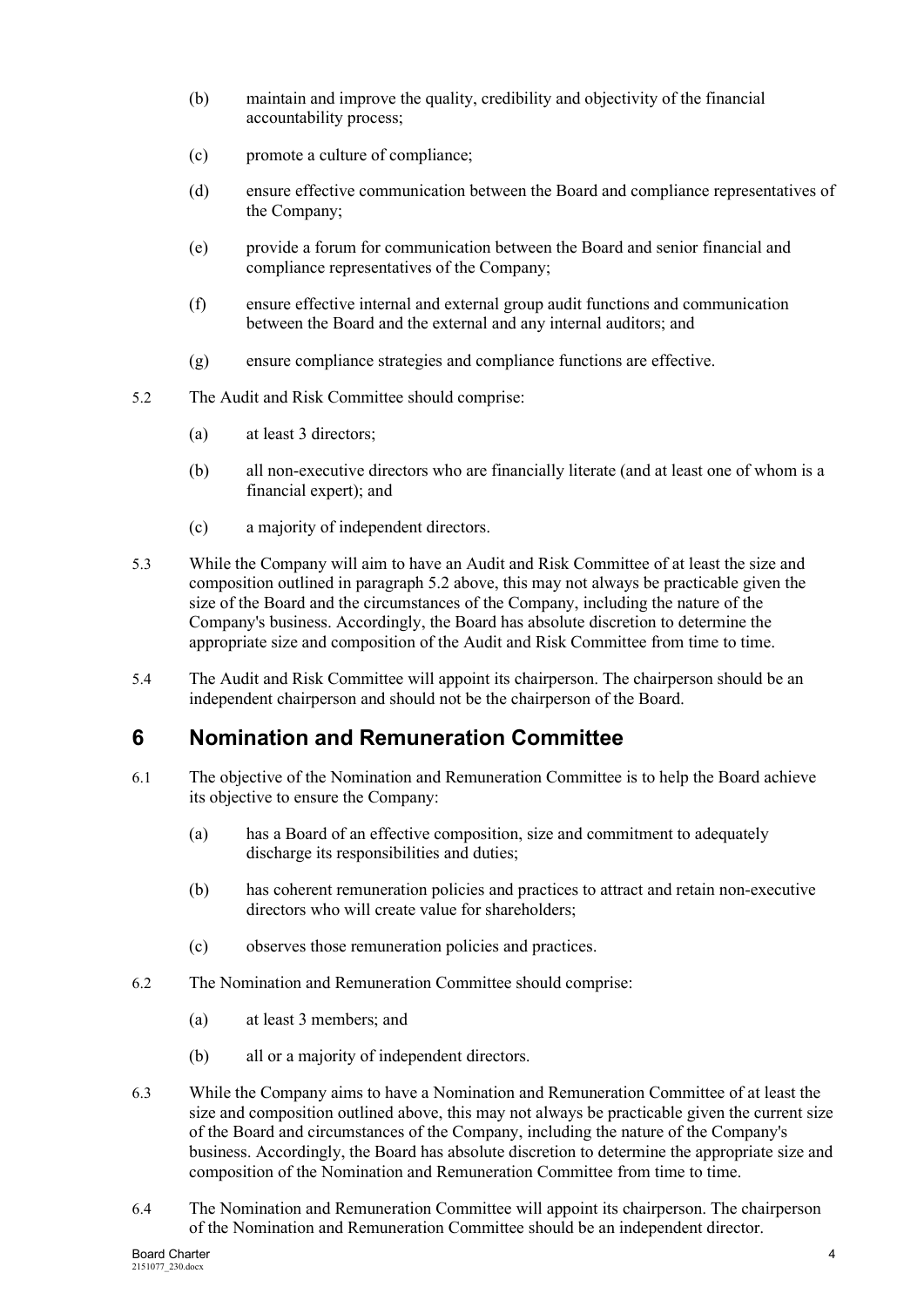# **7 Chairperson of the Board**

- 7.1 The chairperson of the Board:
	- (a) is appointed by the directors; and
	- (b) should be an independent non-executive director.
- 7.2 The division of the responsibilities of the chairperson of the Board and the CEO (if any) have been agreed by the Board and are set out in this charter.
- 7.3 The responsibilities of the chairperson of the Board include:
	- (a) providing leadership to the Board;
	- (b) promoting the efficient organisation and conduct of the Board's functions;
	- (c) ensuring the Board considers and adopts strategies designed to meet present and future needs of the Company;
	- (d) ensuring the Board has an effective composition, size and commitment to adequately discharge its responsibilities and duties;
	- (e) monitoring the performance of the Board;
	- (f) facilitating Board discussions to ensure core issues facing the Company are addressed;
	- (g) briefing all directors in relation to issues arising at Board meetings;
	- (h) facilitating the effective contribution and ongoing development of all directors;
	- (i) promoting constructive and respectful relations between Board members;
	- (j) ensuring the Board regularly meets to consider the Company's performance and key issues facing it;
	- (k) setting the agenda for the Board meetings; and
	- (l) chairing general meetings.

## **8 Management, CEO and executive team**

#### **8.1 Relationship with management**

- (a) Directors may delegate their powers as they consider appropriate. However, ultimate responsibility for strategy and control rests with the Directors.
- (b) Management must supply the Board with information in a form, timeframe and quality that will enable the Board to discharge its duties effectively.
- (c) Directors are entitled to request additional information at any time when they consider it appropriate.

#### **8.2 Role of the CEO**

(a) The management function is conducted by, or under the supervision of, the CEO as directed by the Board (and by other officers to whom the management function is properly delegated by the CEO).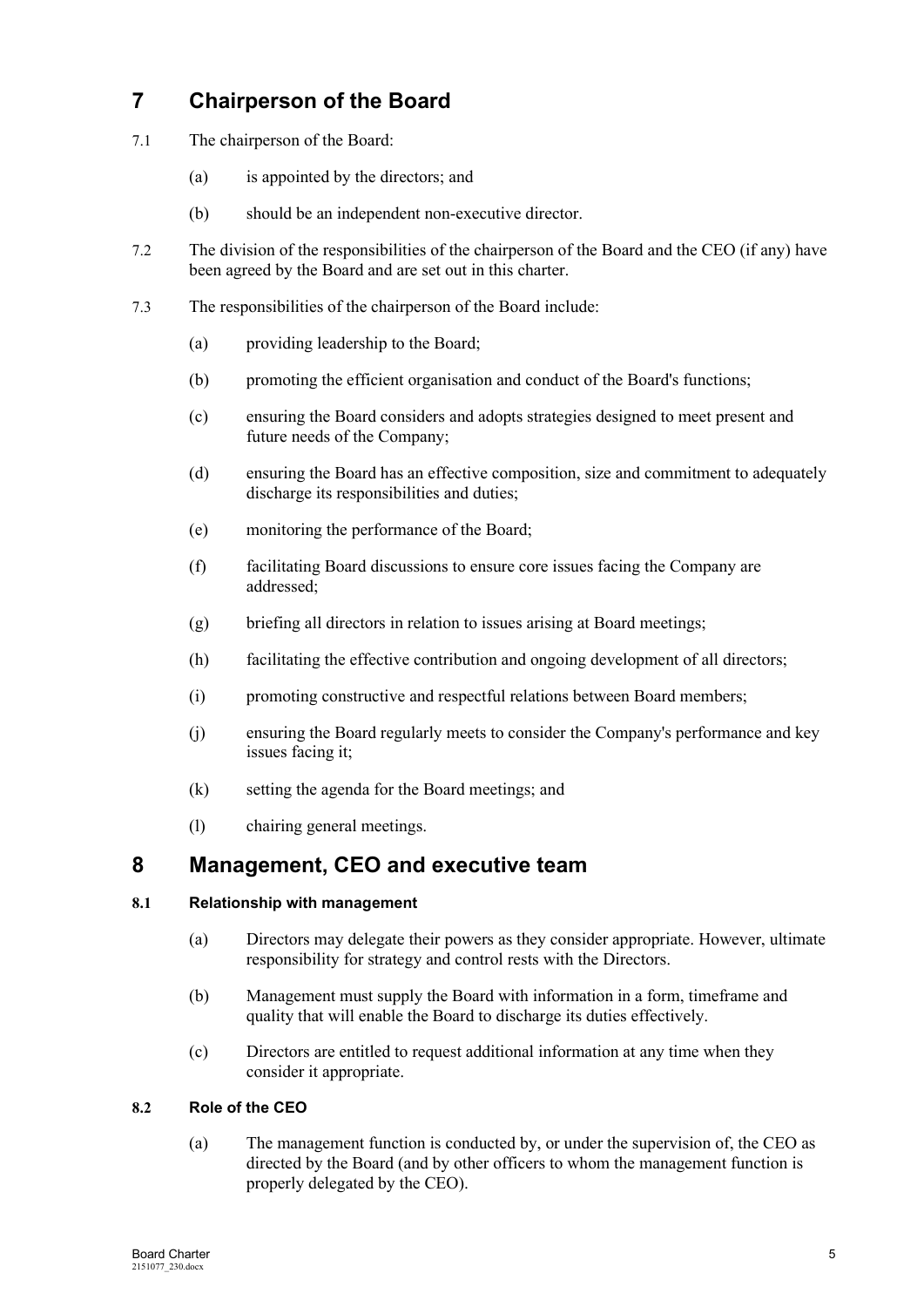- (b) The Board approves corporate objectives for the CEO to satisfy and, jointly with the CEO, develops the duties and responsibilities of the CEO.
- (c) The CEO is responsible for implementing strategic objectives, plans and budgets approved by the Board.

## **9 Directors**

- 9.1 Directors are expected to attend and participate in Board meetings and meetings of committees on which they serve.
- 9.2 Directors are expected to spend the time needed, and meet as often as necessary, to properly discharge their responsibilities.
- 9.3 Directors are expected to review meeting materials before Board meetings and committee meetings.
- 9.4 Directors are encouraged to ask questions of, request information from, and raise any issue of concern with, the CEO. Directors are encouraged, where possible, to ask any questions and raise issues of concern before a meeting so that the CEO is prepared to address them.
- 9.5 Directors must exercise independent judgment when making decisions.
- 9.6 Publicly, directors are expected to support the letter and spirit of Board decisions.
- 9.7 Directors must keep Board information, discussions, deliberations, and decisions that are not publicly known, confidential.
- 9.8 Directors must comply with their legal duties when discharging their responsibilities as directors. Broadly, these duties are:
	- (a) to act in good faith and in the best interests of the Company;
	- (b) to act with care and diligence;
	- (c) to act for proper purposes;
	- (d) to avoid a conflict of interest or duty; and
	- (e) to refrain from making improper use of information gained through the position of director or taking improper advantage of the position of director.

## **10 Conflicts**

- 10.1 Directors are expected to be sensitive to conflicts of interest or duty that may arise and mindful of their fiduciary obligations.
- 10.2 Directors must:
	- (a) disclose to the Board any actual or potential conflict of interest or duty that might reasonably be thought to exist as soon as the situation arises;
	- (b) take necessary and reasonable action to resolve or avoid any actual or potential conflict of interest or duty; and
	- (c) comply with the Corporations Act 2001 (Cth) (Corporations Act) and the Company's constitution in relation to disclosing material personal interests and restrictions on voting.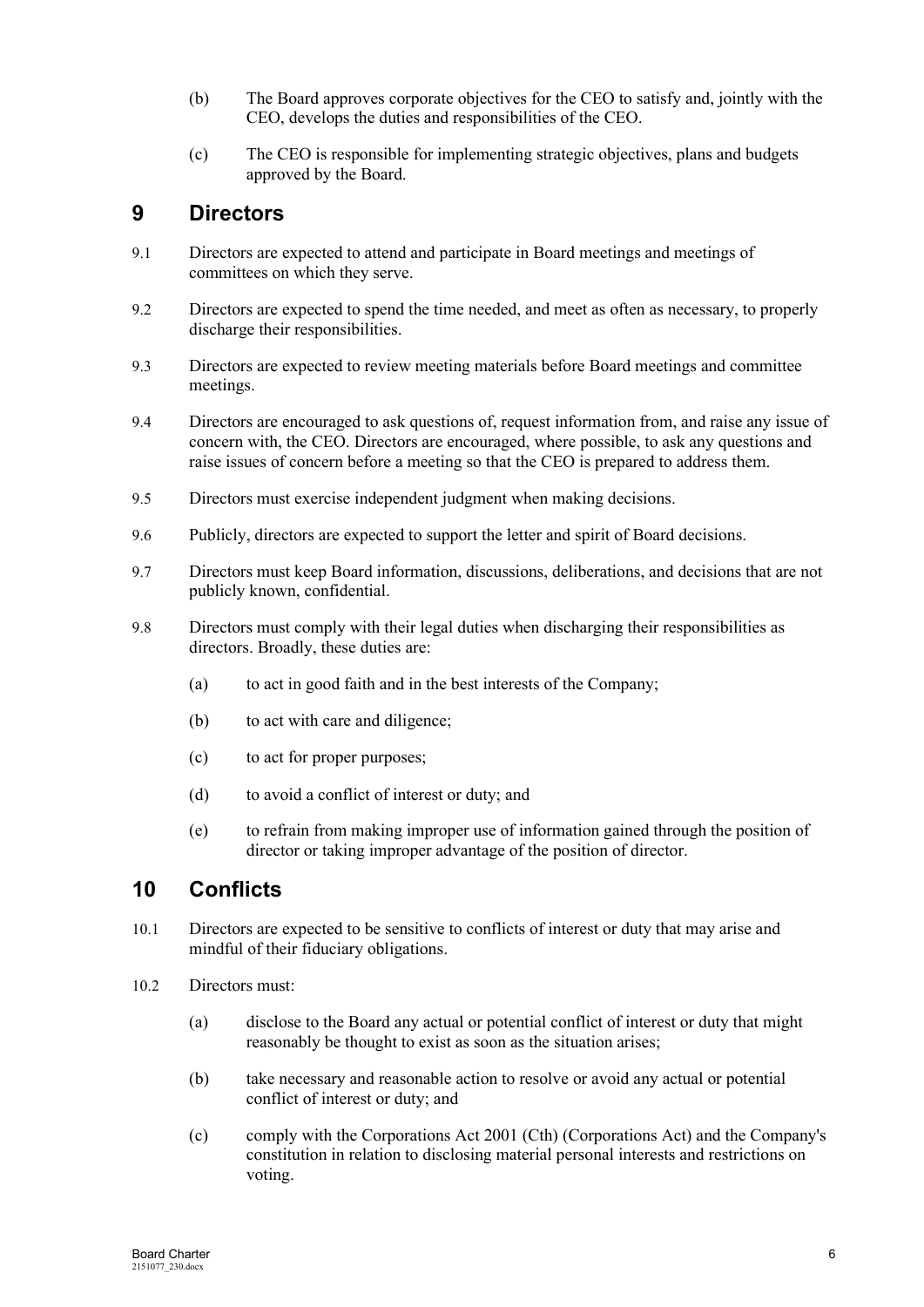- 10.3 If a conflict exists, it is expected that any director to whom the conflict relates will leave the room when the Board is discussing any matter to which the conflict relates, unless the Corporations Act and the Company's constitution expressly permits otherwise.
- 10.4 Directors are expected to inform the chairperson of the Board of any proposed appointment to the board or executive of another company as soon as practicable.

# **11 Access to information and independent advice by directors**

- 11.1 Directors have access any information they consider necessary to fulfil their responsibilities and to exercise independent judgment when making decisions.
- 11.2 Directors have access to:
	- (a) management of the Company to seek explanations and information from management; and
	- (b) auditors, both internal and external, to seek explanations and information from them without representatives of management being present.
- 11.3 Directors may seek any independent professional advice they consider necessary to fulfil their responsibilities and to exercise independent judgment when making decisions in accordance with the procedure agreed by the directors.
- 11.4 If the chairperson of the Board consents, the Company will pay a director's costs of seeking independent professional advice. That consent may not be unreasonably withheld or delayed.

# **12 Retirement of directors**

12.1 In accordance with the Company's constitution, no director is permitted to hold office for a continuous period in excess of three years or past the third annual general meeting following that director's appointment, whichever is the longer, without submitting themselves for reelection.

# **13 Code of conduct**

- 13.1 The Company has adopted a corporate code of conduct setting out its legal and other obligations to all legitimate stakeholders including employees, customers and the community.
- 13.2 The Company has adopted a code of conduct for directors, senior executives and all other employees (if any) setting out required standards of behaviour, for the benefit of all shareholders.
- 13.3 Each director will be given a copy of the code of conduct applicable to their position when joining the Company.

# **14 Communication of information**

- 14.1 The Board will:
	- (a) communicate effectively with shareholders;
	- (b) give shareholders ready access to balanced and understandable information about the Company and its corporate goals; and
	- (c) make it relatively straightforward for shareholders to participate in general meetings.
- 14.2 The Board has adopted a communications strategy to facilitate and promote effective communication with shareholders and encourage participation at general meetings.